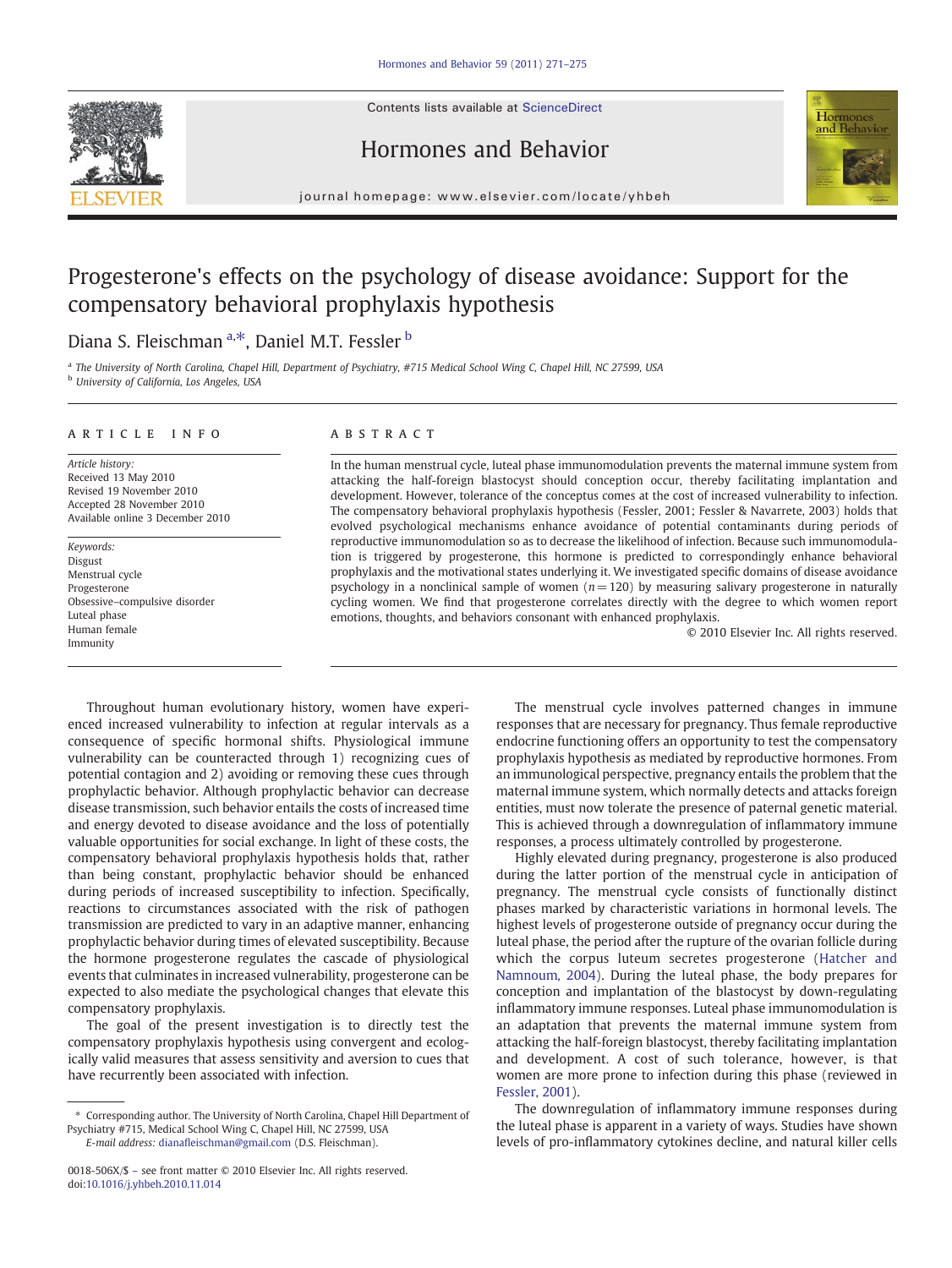are downregulated ([Bouman et al., 2001; Faas et al., 2000;](#page-4-0) [Trzonkowski et al., 2001\)](#page-4-0). Other studies have shown that relative to TH1 inflammatory immune response TH2 or anti-inflammatory immune response is increased luteally ([Faas et al., 2000\)](#page-4-0). Luteally, symptom severity declines in autoimmune diseases, such as rheumatoid arthritis, that are characterized by excess pro-inflammatory activity, while the converse is true of disorders, such as lupus erythematosus, that are characterized by excess anti-inflammatory activity; correspondingly, consistent with the important defensive functions of inflammation, response to vaccination is attenuated [\(Kozlowski et al., 2002\)](#page-4-0) during this time, and chronic infections worsen ([Wilder, 2006](#page-4-0)).

To date, only two studies have sought to directly test the effects of progesterone on compensatory prophylaxis. [Fessler and Navarrete](#page-4-0) [\(2003\)](#page-4-0) failed to find increases in prophylactic attitudes, as measured by self-reported disgust reactions to hypothetical situations, during the high-progesterone phase of the menstrual cycle. However, the interpretation of these results is constrained by the fact that, particularly as regards issues relevant to disease transmission, the instrument employed (see [Haidt et al., 1994](#page-4-0)) relies on a variety of unusual questions, including some hypothetical situations that were likely viewed as outlandish by many participants. In contrast to this null result, in six studies, [\(Jones et al., 2005\)](#page-4-0) found that women showed an elevated preference for healthy over unhealthy faces during periods of presumed or measured progesterone elevation. While clearly supporting the compensatory prophylaxis hypothesis, Jones et al.'s findings are limited in that social contact is only one avenue of potential pathogen transmission, yet this hypothesis predicts attitudinal and behavioral changes in many such avenues.

In addition to the aforementioned, a number of studies have examined the compensatory prophylaxis hypothesis indirectly. [Fessler](#page-4-0) [et al. \(2005\)](#page-4-0) found elevated disgust sensitivity, primarily in the food domain, in the first relative to the second and third trimesters of pregnancy, a period of heightened vulnerability to infection. [Navarette et](#page-4-0) [al. \(2007\)](#page-4-0) found the same pattern with regard to hostility toward outgroup members, individuals often conceptualized as sources of disease. Although meat, a principal source of foodborne illness, is frequently avoided during pregnancy [\(Fessler, 2002; Flaxman and](#page-4-0) [Sherman, 2000](#page-4-0)) we failed to find a reduction in meat consumption during the high-progesterone phase of the menstrual cycle [\(Fleischman](#page-4-0) [and Fessler, 2007\)](#page-4-0). Lastly, [Conway et al. \(2007\),](#page-4-0) who view progesterone's effects on behavior during the menstrual cycle as a byproduct of mechanisms designed to protect the fetus during pregnancy, found that, during the high-progesterone phase of the cycle, women perceive facial expressions of both disgust and fear as more intense when the faces display averted gaze compared with direct gaze; the authors posit that, compared to direct gaze, averted gaze is more indicative of the presence of a looming threat in the environment, as direct gaze implies that the viewer herself is the target of disgust or fear. While the increase in sensitivity to environmentally-elicited facial expressions of disgust is consistent with the compensatory prophylaxis hypothesis, the additional sensitivity to facial expressions of fear is not predicted by this perspective.

In keeping with the information above, our overarching prediction is as follows:

because progesterone affects the immune system in ways which increase vulnerability to transmissible disease, increases in circulating progesterone levels will be accompanied by changes in psychology that, via concordant behavioral changes, can be expected to adaptively reduce the probability of infection during periods of increased susceptibility to pathogens.

The emotion disgust is thought to be universal in humans, and, correspondingly, is associated with a unique facial expression ([Ekman](#page-4-0) [and Friesen, 1986\)](#page-4-0). [Curtis et al. \(2004\)](#page-4-0) proposed that disgust evolved to bias humans away from sources of infection. If disgust is an adaptation that functions to protect humans from sources of disease, heightened disgust sensitivity should aid in further preventing disease. We therefore predict that disgust sensitivity will increase as progesterone, and thus vulnerability to disease, increases.

Obsessive–compulsive disorder (OCD) spans many adaptively relevant domains. For example, intrusive and obsessive thoughts about social appropriateness may be an overexpression of the need to manage reputation, while compulsively checking the security of oneself, one's home, and one's kin may be an overexpression of normal defense of self and inclusive fitness interests [\(Brune, 2006](#page-4-0)). Likewise, we suggest that one of the major domains of OCD, contamination obsessions and washing compulsions, is an overexpression of attitudes and behaviors that have adaptively reduced the probability of infection. Indeed, consonant with the immunological consequences of female reproductive hormones, researchers have found that this facet of OCD is more frequently expressed by women [\(Bogetto et al., 1999; Castle et al.,](#page-4-0) [1995\)](#page-4-0), and that OCD onset is likely to follow reproductively relevant events such as menarche and pregnancy [\(Labad et al., 2005\)](#page-4-0). OCD symptoms are exacerbated premenstrually ([Vulink et al., 2006;](#page-4-0) [Williams and Koran, 1997\)](#page-4-0). We interpret these observations as follows: because the contamination domain of OCD is directly disease-relevant, while other aspects (intrusive thoughts, checking behavior, and repetitive rituals that do not involve cleaning) are not, we expect that only changes in the former will reflect the influence of progesterone. Moreover, viewing the spectrum from healthy to clinical as a continuum, we expect to find subclinical increases in OCD-like thoughts and behaviors in normal individuals as a function of progesterone levels; consonant with this expectation, prior research indicates that healthy women engage in more unusual cleaning behavior in the luteal phase [\(Dillon and Brooks, 1992](#page-4-0)).

In modern societies, the public bathroom is a context in which people frequently encounter cues of contamination. Many sufferers of OCD struggle both with using public restrooms and the desire to engage in compulsive handwashing afterward [\(Abramowitz et al.,](#page-4-0) [2008\)](#page-4-0). We therefore expect that public bathroom behavior should offer an avenue for exploring subclinical OCD-like disease avoidance in a healthy population.

Women diagnosed with trichotillomania, the obsessive pulling of hair, increase this behavior during the luteal phase and early stages of pregnancy [\(Keuthen et al., 1997](#page-4-0)). We surmise that this may be due to an overexpression of the prophylactic behavior of grooming, removing parasites and preventing them from penetrating the body envelope. Because women are more vulnerable to infection during high progesterone periods, we hypothesize that women will be especially vigilant about what may be on the skin during this time period. Thus we predict that, during periods of high progesterone, women will have a lower threshold for experiencing the compulsion to remove from the body anything that gives off cues of the presence of ectoparasites.

#### **Methods**

#### Instruments

Disgust sensitivity instrument: Rating of Curtis images

[Curtis et al. \(2004\)](#page-4-0) conducted an online study in which over 40,000 participants rated photographs depicting objects, people, or situations varying in their association with the threat of disease transmission, finding that people reported much greater disgust to stimuli linked to disease transmission. Employing the Curtis et al. photographs, we asked participants to indicate how disgusted they would feel were they to interact with the object, person, or situation in reality (e.g., "How would you feel about touching this?" etc.), with responses recorded on a Likert scale from 1 to 10 anchored by "not at all disgusted" and "very disgusted".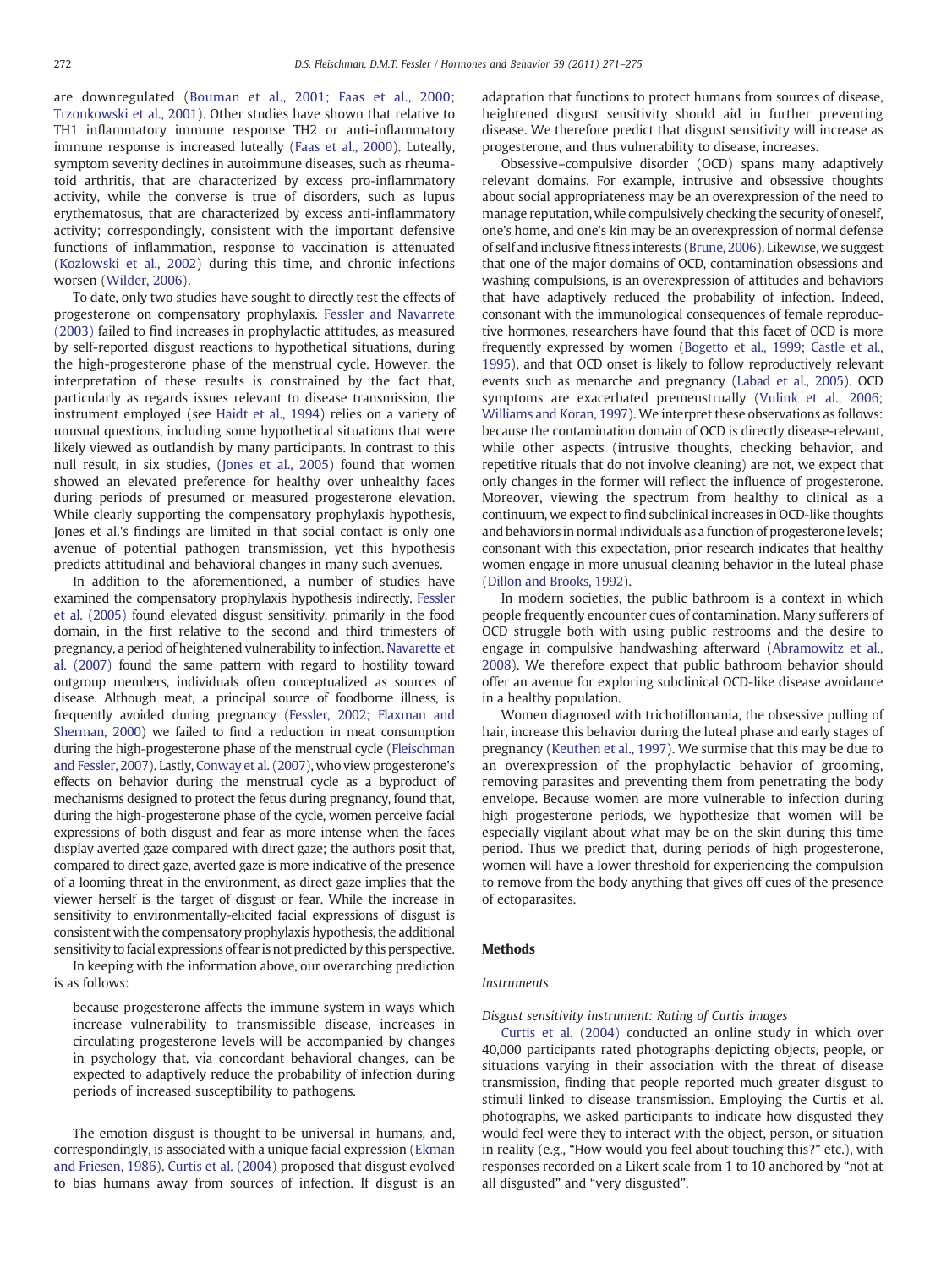### Revised Padua OCD Inventory

The Revised Padua Obsessive–Compulsive Inventory is a self-report measure of chronic OCD symptoms that separates "worry" from compulsions and obsessions ([Burns et al., 1996\)](#page-4-0). We modified the inventory in order to investigate menstrual cycle phase-dependent OCD-like symptomology in normal women by adding the phrase "In the last 24 hours" to the beginning of each question. For conceptual purposes, we divide the Padua inventory into questions that are contamination-related (questions 1–10 and 39) and those that are noncontamination-related (all other questions). Examples of contamination-related questions include "In the last 24 hours I've felt my hands were dirty when I touched money," and "In the last 24 hours if I touched something I thought was 'contaminated,' I immediately had to wash or clean myself." Examples of non-contamination questions include "In the last 24 hours before going to sleep, I've had to do certain things in a certain order," and "In the last 24 hours when I heard about a disaster, I've thought it was somehow my fault."

#### Bathroom behavior scale

Employing interviews and focus groups composed of women demographically similar to our prospective participants, we compiled a list of behaviors that women engage in public restrooms that are subjectively motivated by disgust or feelings of contagion. Selecting seven of the most highly-endorsed items, we created a questionnaire examining behavior in public bathrooms. Examples of items include "In the last 24 hours, have you used a paper towel or anything else to open a bathroom door rather than touching it with your hands?" and "In the last 24 hours, have you washed your hands two or more times in the bathroom?". Each item was accompanied by a scale where participants could indicate their answer ("N/A", "no", "once or twice", or "a few times"). Because very few participants endorsed "a few times", the data were not sufficiently variable to afford principal components analysis. We therefore performed an item-total correlation, removing two items that did not correlate at the 0.40 level or above [\(Cronk, 2004](#page-4-0)). The final  $r_s = 0.56$  on this measure indicates acceptable internal consistency (See [Appendix A\)](#page-4-0).

#### Ectoparasite removal/Grooming survey

In order to investigate grooming behaviors in healthy women that are potentially explicable as progesterone-mediated ectoparasite removal or exaggerations thereof, we developed a questionnaire with 13 items addressing behaviors such as skin picking, scratching, and picking at scabs ( $\alpha$  = 0.73). As orifices are one avenue whereby parasites can bypass the host's skin barrier, the questionnaire includes items addressing picking, scratching, or investigating orifices. Examples of items include "In the last 24 hours, have you picked at a scab?" and "In the last 24 hours, have you picked at or around your eyes?" (see [Appendix B](#page-4-0)).

#### Participants

Participants were recruited from the Introduction to Psychology subject pool at the University of Texas at Austin. A total of 189 women completed the study. Criteria for exclusion included use of antidepressants ( $n=5$ ), use of antibiotics ( $n=1$ ), and use of amphetamines (e.g., Adderall, etc. — these medications tend to increase skin picking behavior and OCD symptomology [\(Koizumi, 1985\)](#page-4-0) ( $n=3$ ). Women who were sick or in significant pain during the time of the survey, or who stated they had been sick or had an infection within a week before the survey, were also excluded ( $n=35$ ), as normal immune changes that occur as a result of progesterone could be disrupted by these phenomena.[\(Kiecolt-](#page-4-0)[Glaser et al., 2002\)](#page-4-0).Women who reported that physical symptoms were due to seasonal allergies were retained. Women who had invalid hormone assays were excluded ( $n=19$ ). This left 79 women who were naturally cycling. For each analysis we excluded women who did not complete the measure.

#### Procedure

Employing a cross-sectional design, we asked all participants to complete in a single sitting a computerized instrument composed of our modified version of the Revised Padua OCD Inventory, disgust ratings of the Curtis et al. visual stimuli, our bathroom behaviors survey, our grooming survey, and a general survey investigating medication use, health, and reproductive history, including menstrual cycle dates. Salivary samples were collected at the time of participation for subsequent hormonal assay. Participants were asked to salivate directly into a plastic pharmaceutical vial upon arrival to the laboratory before they had viewed any experimental stimuli. The vials were sealed and frozen at −20 °C until analysis. In addition to retrospective information on the participant's menstrual cycle, upon completion of the instruments, participants were given a stamped and addressed postcard and were asked to return it upon the onset of their next menstrual bleeding.

#### Hormone assay data

Progesterone was assayed by the first author using an enzyme linked immunosorbent assay (ELISA) kit purchased from Salimetrics (State College, PA, USA). The sensitivity of the assay, defined as lower limit of detection that can be distinguished from the zero standard, was 5 pg/mL. Mean inter- and intra-assay coefficient of variation for the participants retained for analysis were 14.00% and 3.60%, respectively.

#### Results

Scores on the Padua, the Bathroom behaviors scale and the Grooming scale were not normally distributed, and participants did not endorse the full range of values on each item (e.g., on a scale of 0–4 on the Padua inventory, fewer than 1% endorsed the highest value). Thus we used the nonparametric Spearman's Rho for these items. Salivary progesterone values were log-transformed for all analyses. Progesterone increases so dramatically during the luteal phase that log transformation is often used for analyses to correct for non-normal residuals.

Prediction 1. Women will show a positive correlation between salivary progesterone and OCD symptomology in the domains of contamination and washing compulsions, but will not show a correlation with regard to symptomology in other domains of OCD.

We found that contamination-related OCD symptomology  $(r_s(79)= 0.31, p<0.01)$  was significantly correlated with log transformed salivary progesterone. There was a non-significant trend for non-contamination-related OCD symptomology to also correlate with progesterone  $(r_s (79) = 0.22, p>0.05)$  (Fig. 1).



Fig. 1. Relationship between log transformed salivary progesterone and self-reported contamination related and non-contamination related OCD symptomology.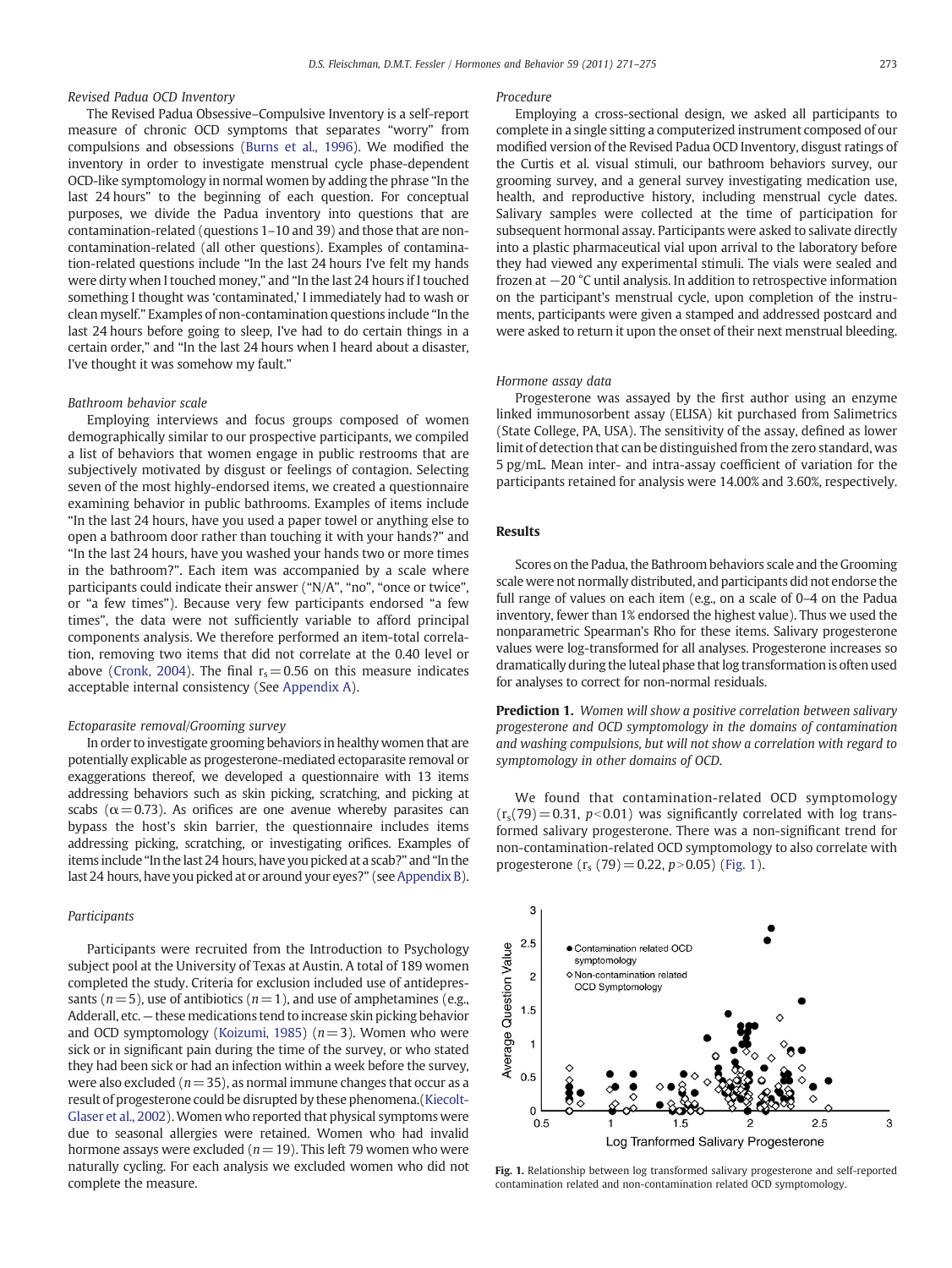

Fig. 2. Relationship between log transformed salivary progesterone and self-reported disease avoidant bathroom behaviors.

Prediction 2. Women will show a positive correlation between salivary progesterone and bathroom behaviors related to disease avoidance.

We excluded women who had not used a public restroom in the last 24 h, leaving us with 56 naturally cycling women. Log transformed salivary progesterone correlated significantly with self-report of these behaviors  $(r_s (56) = 0.29, p = 0.03)$  (Fig. 2).

Prediction 3. Women's salivary progesterone will correlate positively with disgust sensitivity.

Log transformed salivary progesterone and disgust sensitivity were significantly correlated (r  $(79) = 0.25$ ,  $p = 0.02$ ) (Fig. 3).

Prediction 4. Women will report engaging in more ectoparasite-linked grooming behaviors as progesterone increases.

Excluding three women who did not complete the entire grooming survey, we were left with 76 naturally cycling women. Grooming behavior was significantly correlated with log transformed salivary progesterone  $(r_s (76) = 0.25, p = 0.04)$  (Fig. 4).

#### Discussion

Results from our cross-sectional study support the principal prediction derived from the compensatory prophylaxis hypothesis, namely elevations in self-reported disease-avoidance behaviors and attitudes as progesterone, the hormone responsible for reproductive immunomodulation, increases. Contamination-related obsessive– compulsive-like ruminations, disgust responses to photographs, and



Fig. 3. Relationship between log transformed salivary progesterone and self reported disgust to photographic stimuli.



Fig. 4. Relationship between log transformed salivary progesterone and self reported grooming behavior.

grooming behaviors plausibly linked to ectoparasite removal were all positively correlated with levels of salivary progesterone.

Ruminations unrelated to contamination were nearly correlated with salivary progesterone. The reason for this is unclear. Perhaps the cognitive readiness necessary for contamination related behavioral prophylaxis also causes intrusive cognitions and fearful ruminations. The anterior insular cortex, an area of the brain that responds preferentially to images of contamination and facial expressions of disgust ([Wright et](#page-4-0) [al., 2004](#page-4-0) but see also [Schienle et al., 2002](#page-4-0)) also responds to fear inducing images ([Stark et al., 2003](#page-4-0)). Perhaps the fact that disgust and fear are built into the same neural system constrains the expression of one without the other. However the fact that only the contamination-related portion of the OCD inventory showed a significant correlation with progesterone, along with response to disgust eliciting images leads us to tentatively surmise that this is the central aspect of adaptive cognition at work.

This study has some limitations. The participants were surveyed in a cross-sectional fashion that could not reveal the degree to which individual women changed in their disease-avoidance behaviors as they progressed from a low to a high progesterone period. Additionally, survey measures may not accurately represent disease avoidance behaviors engaged in during daily life. Self-grooming behaviors in particular are unlikely to be well remembered as they usually occur without much conscious thought. Thus, future studies could naturalistically observe self-grooming behaviors or the grooming response of participants to stimuli linked to the presence of ectoparasites. Using a behavioral measure of women's interactions with actual objects and situations that provide cues of contamination would provide a more ecologically valid test of the predictions derived from the compensatory behavioral prophylaxis hypothesis.

This line of research has the potential to generate a number of clinical applications. For example, if subsequent investigations support the link between progesterone and OCD symptomology, women suffering from OCD may well benefit from therapies that lower their circulating levels of progesterone. Likewise, should our future investigations reveal differential effects for different types of exogenous progesterone-like substances, this may usefully inform clinicians' recommendations regarding hormonal contraceptives or hormone replacement therapy, particularly for patients with a history of OCD.

#### Acknowledgments

Thanks go to Connie Bogard, Lindsay Harrington, Sarah Hebble, Sari M. Hochberger, Amanda Maggard, Claire McCarthy, Megan Senior, Jennifer Anne Stokes and Ashley Szabo who assisted in developing and conducting this research. Thanks to the reviewers for their helpful suggestions. Thanks also to Dr. Val Curtis who granted us permission to use her stimuli in this study.